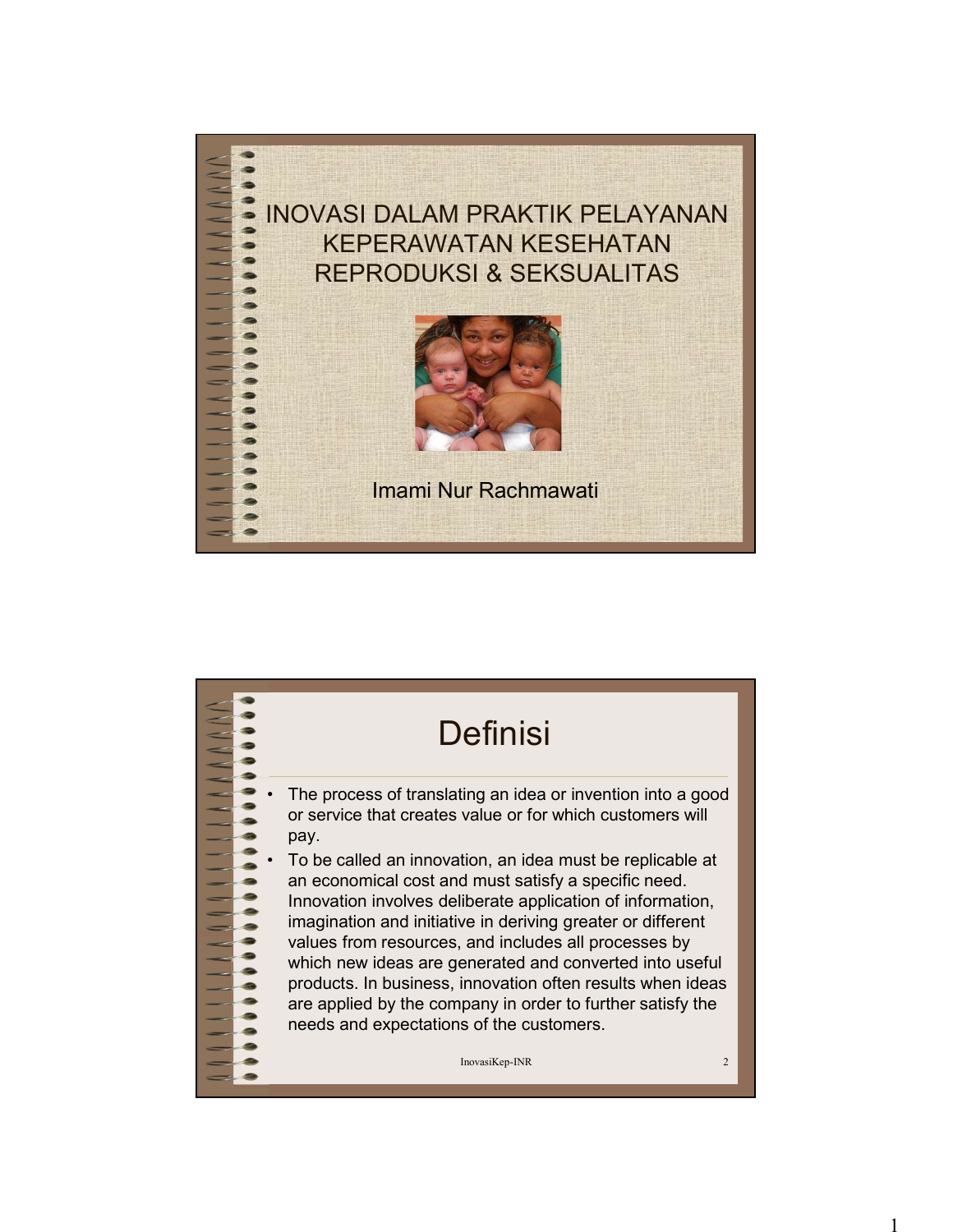

| (Blakeney, Carlton, McCarthy, & Coakley, 2009).<br>"a new way of doing things to improve healthcare delivery"<br>(Agency for Healthcare Research and Quality [AHRQ], 2008) →<br>processes, systems, business models, or other "new" products or<br>services. |                |
|--------------------------------------------------------------------------------------------------------------------------------------------------------------------------------------------------------------------------------------------------------------|----------------|
| InovasiKep-INR                                                                                                                                                                                                                                               | $\mathbf{3}$   |
|                                                                                                                                                                                                                                                              |                |
|                                                                                                                                                                                                                                                              |                |
| AHRQ Guide to Innovation: Questions to                                                                                                                                                                                                                       |                |
| Consider                                                                                                                                                                                                                                                     |                |
| 1. Does the innovation fit?<br>• What is the innovation?<br>Does it further our goals?<br>• Is it compatible with our organization?                                                                                                                          |                |
| 2. Should we do it here?<br>• What are the potential benefits? Costs?<br>• Can we build a business case?<br>• What are the risks?                                                                                                                            |                |
| 3.Can we do it here?<br>• Are we ready for this change?<br>What changes will we have to make?<br>$\bullet$<br>Do we have the ingredients for success?<br>$\bullet$                                                                                           |                |
| 4. How will we do it here?<br>How will we measure the impact of the innovation?<br>Can we try the innovation first?<br>• How will we implement the innovation?                                                                                               |                |
| InovasiKep-INR                                                                                                                                                                                                                                               | $\overline{4}$ |
|                                                                                                                                                                                                                                                              |                |
|                                                                                                                                                                                                                                                              |                |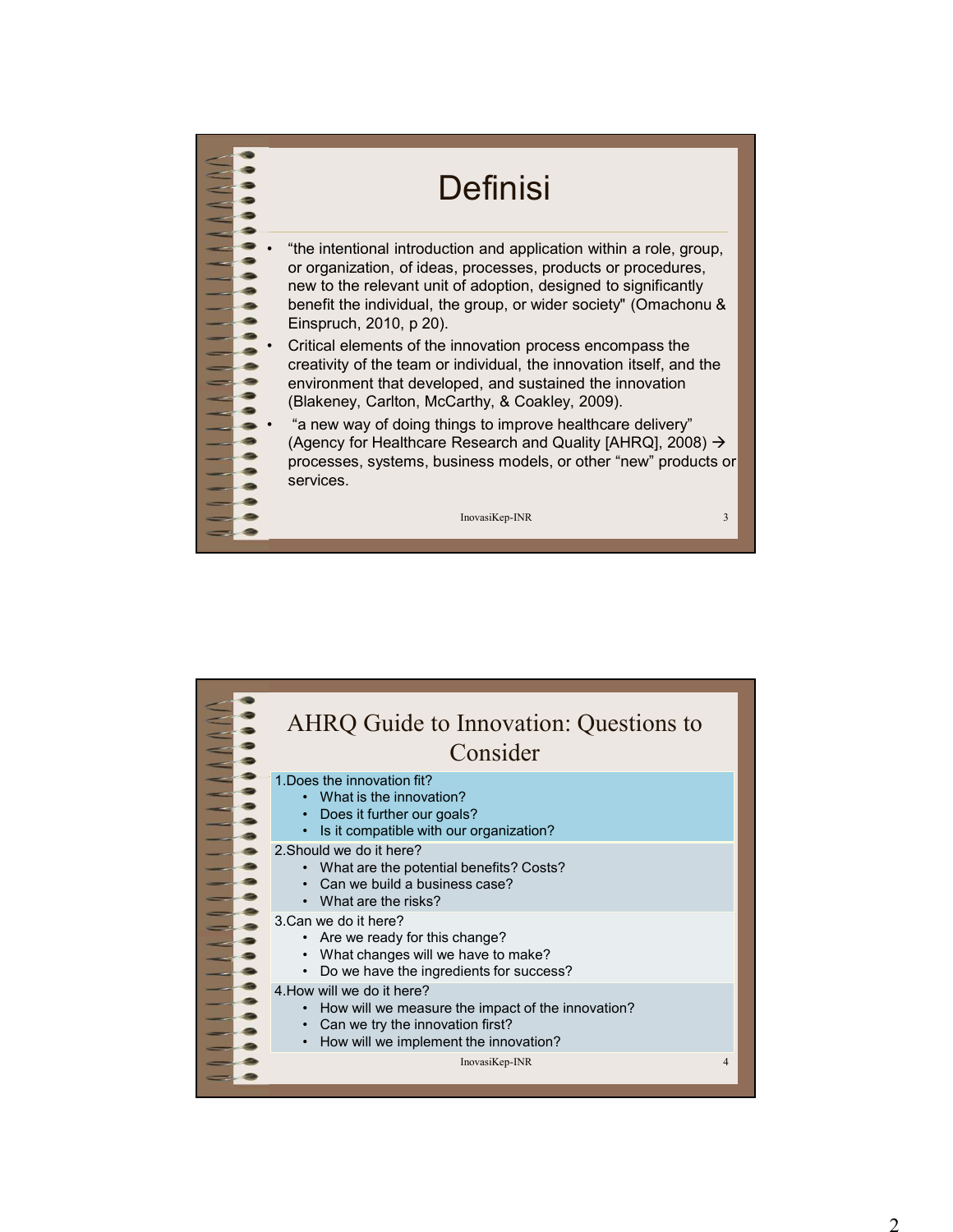

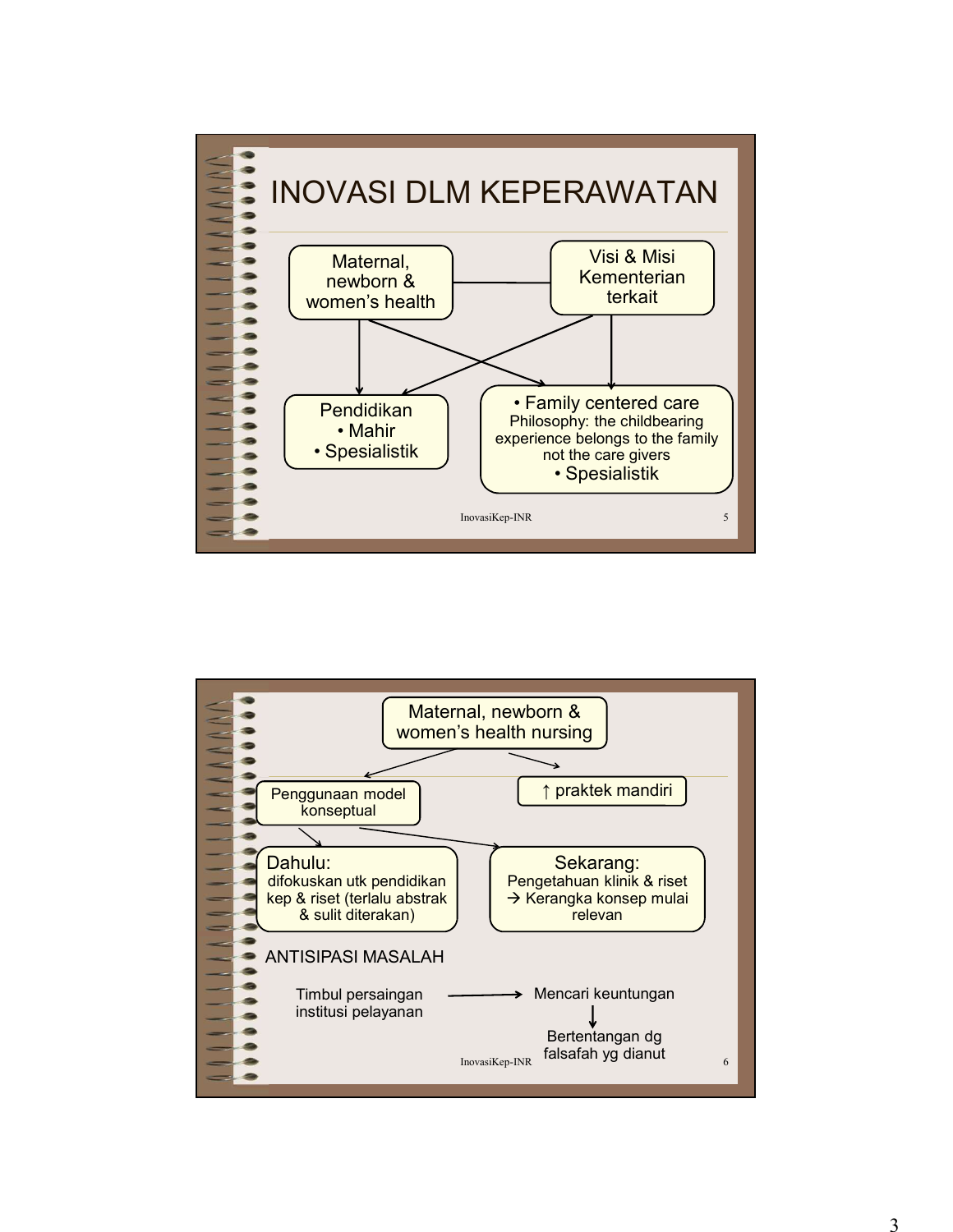

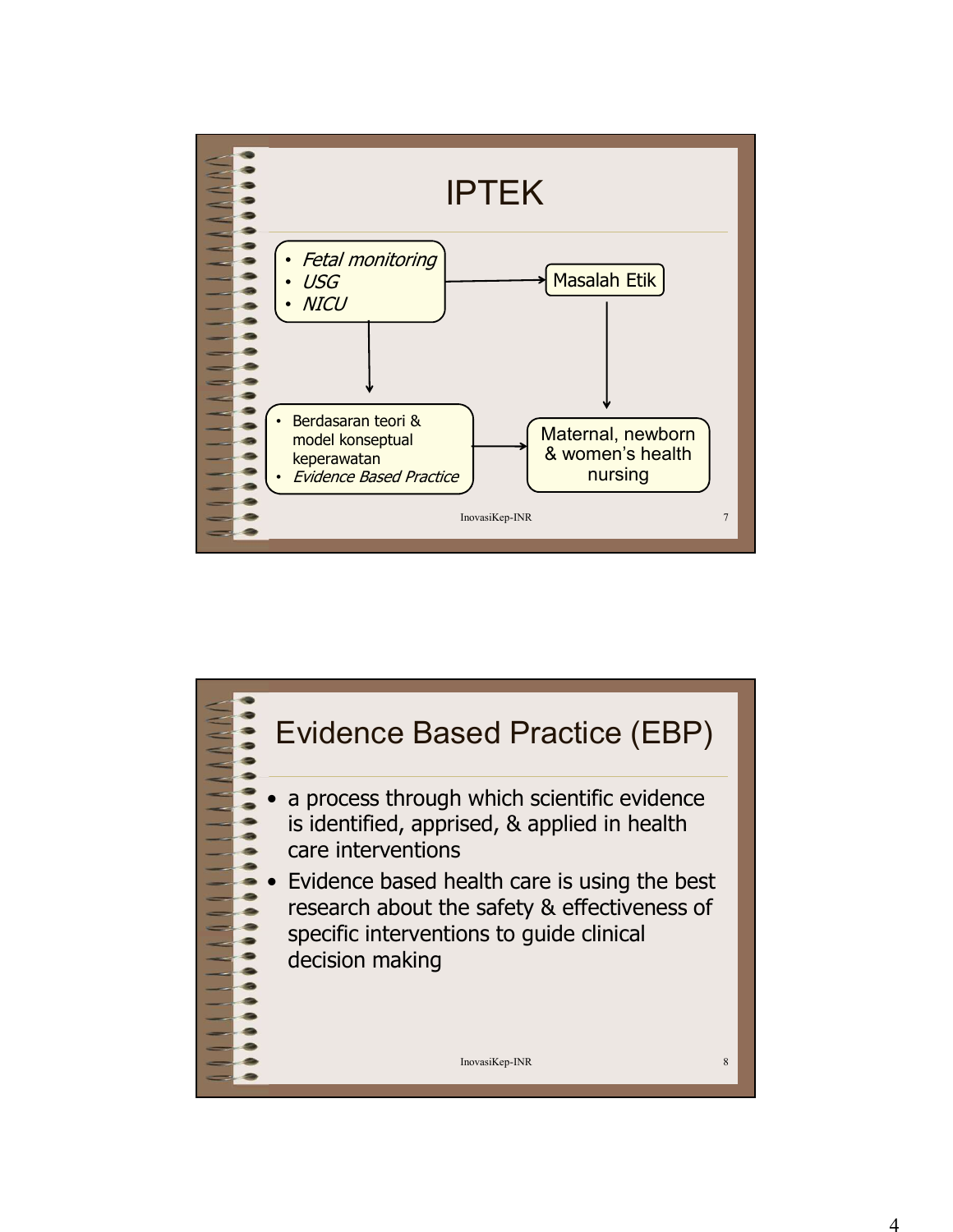

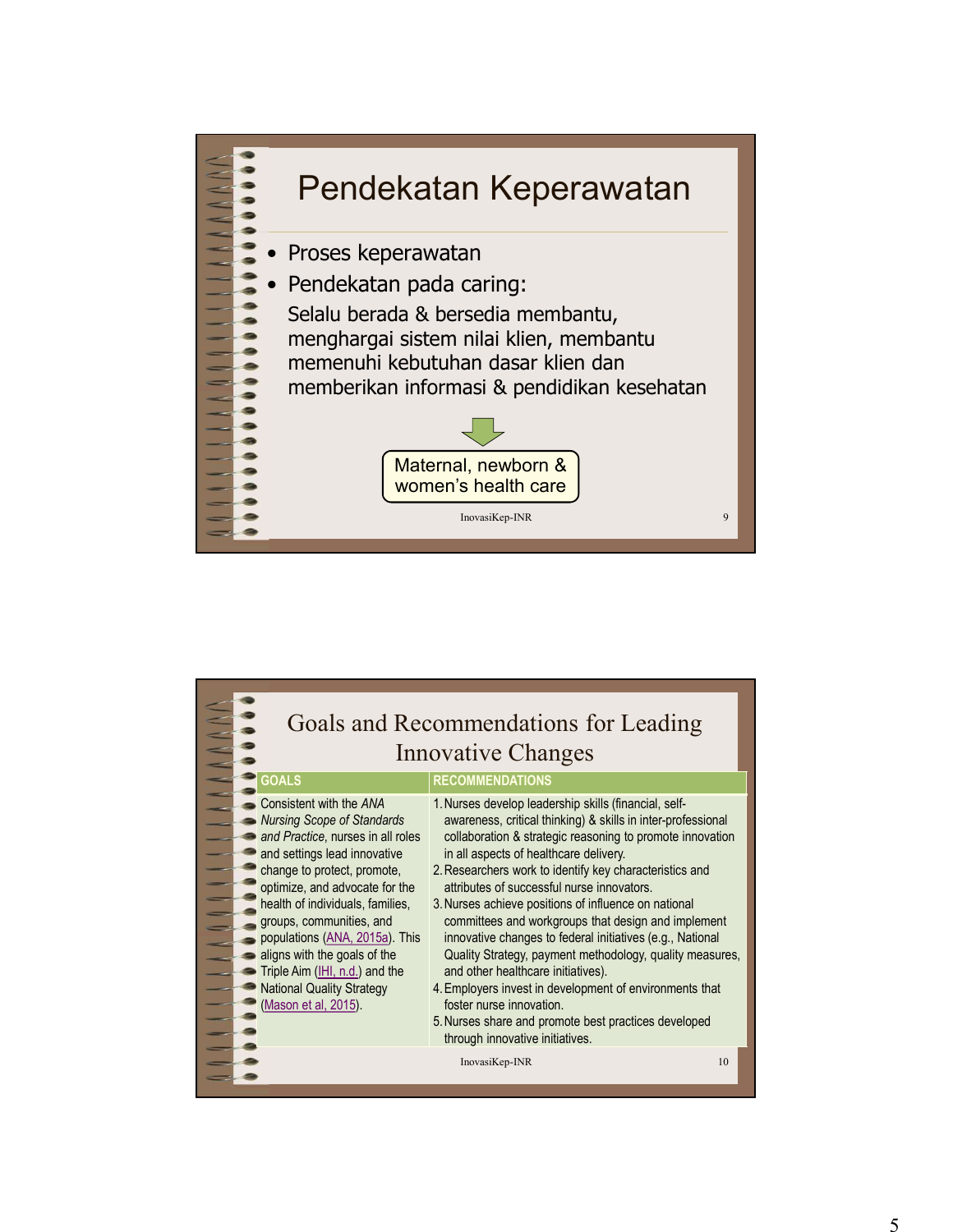|                                                                                                                                                                                      | Goals and Recommendations for Leading                                                                                                                                                                                                                                                                                                                                                                                                                                                                                                                   |  |
|--------------------------------------------------------------------------------------------------------------------------------------------------------------------------------------|---------------------------------------------------------------------------------------------------------------------------------------------------------------------------------------------------------------------------------------------------------------------------------------------------------------------------------------------------------------------------------------------------------------------------------------------------------------------------------------------------------------------------------------------------------|--|
|                                                                                                                                                                                      | <b>Innovative Changes</b>                                                                                                                                                                                                                                                                                                                                                                                                                                                                                                                               |  |
| <b>GOALS</b>                                                                                                                                                                         | <b>RECOMMENDATIONS</b>                                                                                                                                                                                                                                                                                                                                                                                                                                                                                                                                  |  |
| Nurses lead in the<br>development of<br>innovations in health<br>policies by applying<br>nursing knowledge to<br>advocate for patients,<br>consumers, and the<br>nursing profession. | 1. Educators develop and implement curricula and continuing<br>education reflecting health policy concepts and skills.<br>2. Nurse leaders mentor new nurses to involve them in health<br>policy development.<br>3. Nurses achieve leadership positions throughout the healthcare<br>system (e.g., organizational, local, state, and federal levels) to<br>design and implement innovative changes to health policy.<br>4. Nursing organizations monitor health policy regulations to<br>ensure they are supportive of patient care & nursing practice. |  |
| Nurses lead, leverage,<br>and advance innovations<br>and technology from<br>inception & development<br>through implementation<br>and evaluation.                                     | 1. Nurses advocate for nursing input to identify the value of<br>nursing services and impact on quality.<br>2. Nurses integrate informatics and technology into nursing<br>education (including continuing education).<br>3. Nurse educators develop and implement curricula and<br>continuing education reflecting contemporary practice.                                                                                                                                                                                                              |  |
|                                                                                                                                                                                      | InovasiKep-INR<br>11                                                                                                                                                                                                                                                                                                                                                                                                                                                                                                                                    |  |
|                                                                                                                                                                                      |                                                                                                                                                                                                                                                                                                                                                                                                                                                                                                                                                         |  |